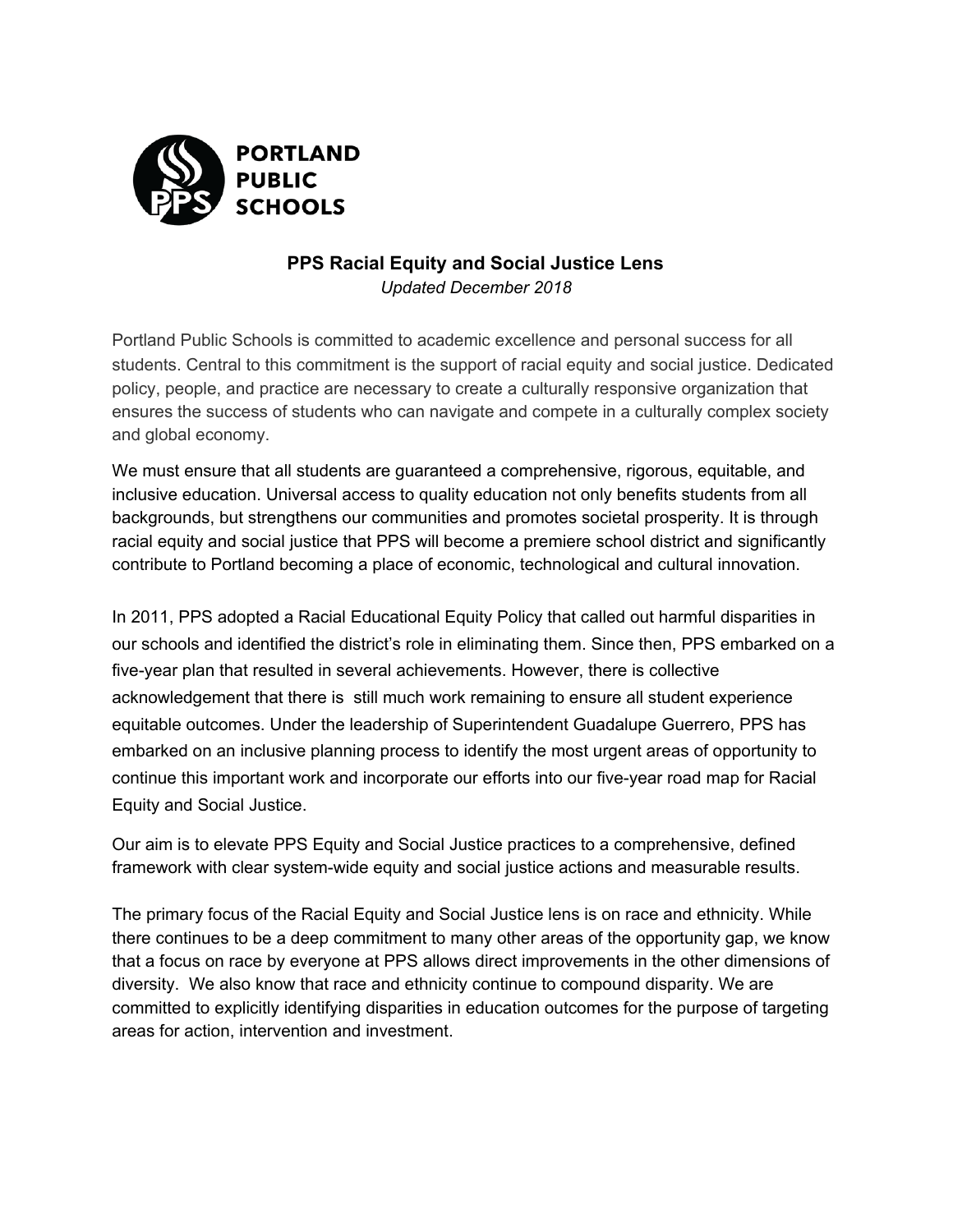## **Beliefs**

**We believe** the district should adopt a student-centered, racial equity and social justice focused lens in all decisions.

**We believe** all students should have equitable access to enriched opportunities in school.

**We believe** we have a collective responsibility to ensure our schools provide a caring, supportive environment. School communities should support healthy, positive development of students and help them grow their unique gifts and talents.

**We believe** the district must work in aligned and coherent ways and in close partnerships with families and communities. We believe that communities, parents, teachers, and community-based organizations have unique and important solutions to improving outcomes for our students and educational systems. Our work will only be successful if we are able to truly partner with the community, engage with respect, authentically listen -- and have the courage to share decision making, control, and resources.

**We believe** that we are uniquely positioned to effect change broadly across our community because of our role in educating and caring for close to 50,000 Portland children every day. We believe in being courageous and bringing a sense of urgency to this important work.

**We believe** in setting measurable and audacious goals. Embedded in each goal is the provision of a culturally relevant and responsive pedagogy, with clearly defined racial equity and social justice based practices and curriculums.

**We believe** in accountability in all areas of school and student performance, including the areas of Racial Equity and Social Justice

**We believe** that speaking a language other than English is an asset and that our education system must celebrate and enhance this ability alongside appropriate and culturally responsive support for English as a second language.

**We believe** students receiving special education services are an integral part of our educational responsibility and we must welcome the opportunity to be inclusive, make appropriate accommodations, and celebrate their assets. We must directly address the over-representation of children of color in special education and the under-representation in "talented and gifted."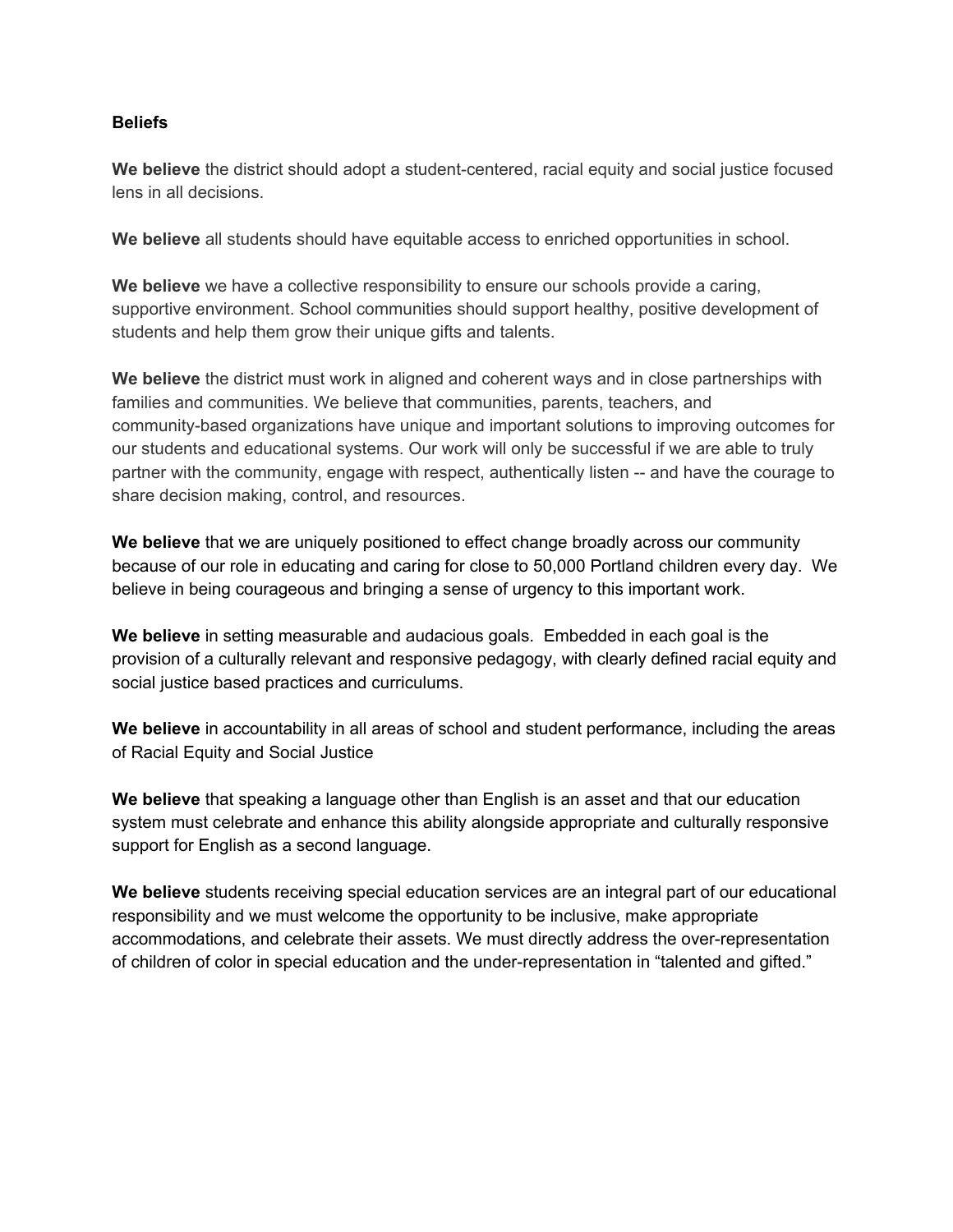## **Racial Equity and Social Justice Lens**

The PPS RESJ Lens is a critical thinking tool which will be applied to the internal systems, processes,resources and programs of PPS to create increased opportunities for all students by evaluating burdens, benefits and outcomes to underserved communities. Through consistent utilization of the RESJ Lens, we intend to strengthen our strategies and approaches toward more equitable outcomes for every student.

The following questions are a guide and will be considered when making decisions and contemplating our strategies.

- 1. Describe the proposed action, desired results and outcomes, and connection to PPS' mission: Every student by name prepared for college, career and participation as an active community member, regardless of race, income or zip code.
- 2. How have you intentionally involved stakeholders who are also members of the communities affected by this policy, program, practice or decision?
	- a. Is there stakeholder support or opposition to the proposal? Why?
- 3. How does the proposed action expand opportunities for racial equity and social justice?
	- a. Who are the demographic groups affected?
	- b. How will each group be impacted/affected by the decision or action?
	- c. Are there any potential unintended consequences for specific groups/populations? Are there strategies in place to mitigate any negative impacts?
- 4. Does the proposed action address barriers to equitable outcomes?
	- a. How will you track progress toward reducing disparities?
- 5. What information/data are you basing your decision or action upon? a. What data or metrics will you collect/use to track impacts of the proposed action on the identified populations
- 6. Describe any changes you have made or will make to the action after applying this lens